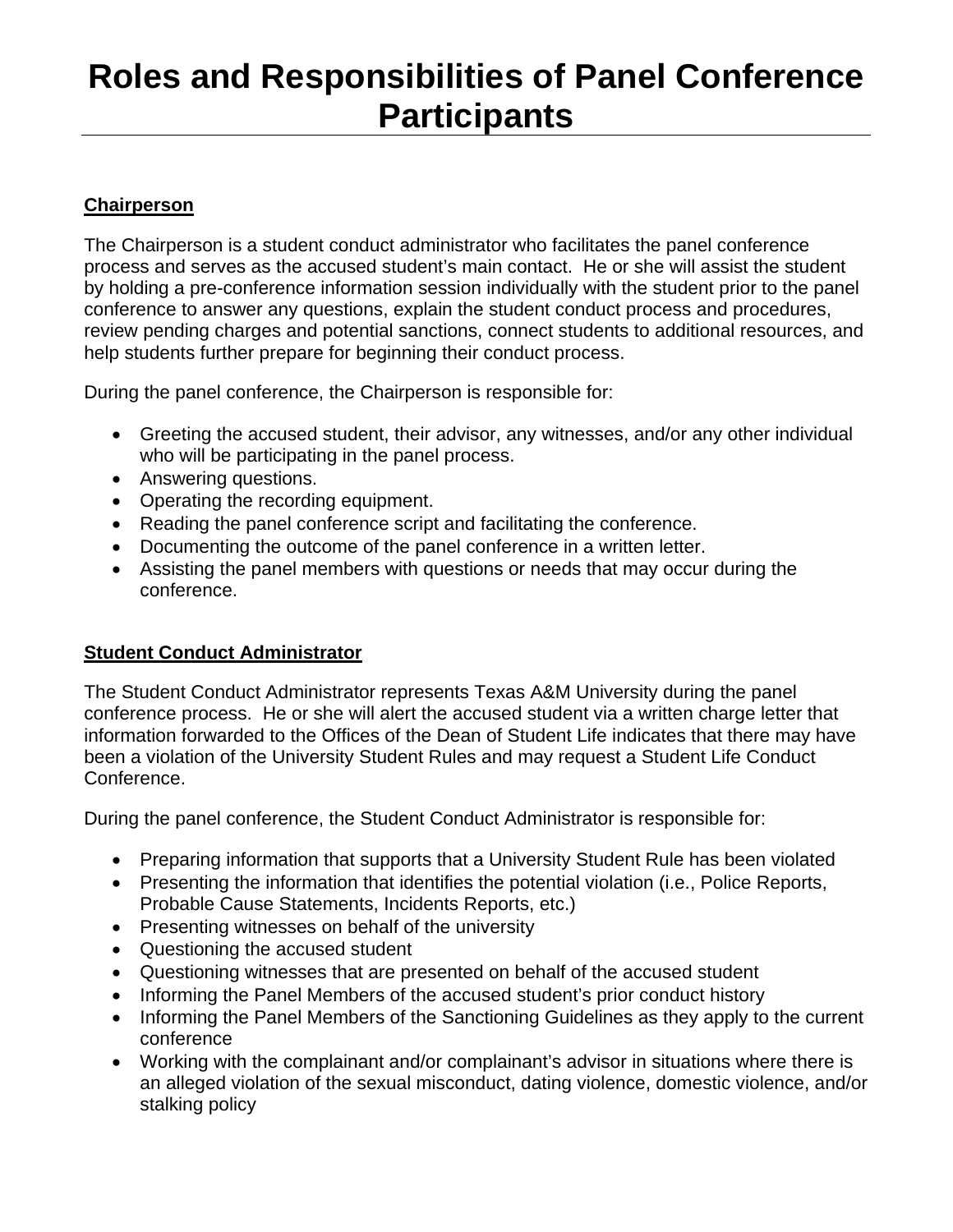## **Panel Members**

University Panel Members are a group of trained administrators, staff and/or students who serve as conduct officers during the panel conference process. Panel Members listen to all of the information presented during the conduct conference and use that information to make decisions regarding the accused student's level of responsibility and appropriate sanctions if necessary.

During the panel conference, Panel Members are responsible for:

- Reading the information that identifies the potential violation (i.e., Police Reports, Probable Cause Statements, Incidents Reports, etc.)
- Listening to and considering all subsequent information presented by the Student Conduct Administrator, accused student and/or witnesses including character witness documents
- Questioning the accused student, Student Conduct Administrator, any witnesses, and/or complainant
- Deciding the accused student's level of responsibility based on a preponderance of the information standard
- Deciding appropriate sanction, if necessary, based on the following criteria:
	- o The nature of the violation
	- o The student's prior conduct history
	- o Mitigating/aggravating circumstances
	- o Motivation for the behavior
	- o The educational and community impact

# **Observers**

Observers are other administrators, staff, and/or students who may be present during the accused student's panel conference for educational and training purposes. These observers are usually new panel members who are attending as a part of their training and continuing education process. Observers do not participate in the conduct conference in any way and are allowed admission to the conference with the consent of the accused student.

# **Advisors**

An advisor or counselor is a support person who may attend student conduct related meetings with the accused student or a complainant to provide advice or direction, but may not represent the accused student or complainant, directly question or cross-examine witnesses, or address Panel Members, except in a case where the university is represented by an attorney. The accused student or complainant may have only one person serve as an advisor or counselor. Other Texas A&M students who are charged in the same fact pattern or who are "not in good standing" with the university are not eligible to serve as an advisor or counselor.

During the panel conference, a student's advisor is responsible for:

- Serving as a source of support for the accused student
- Assisting the accused student with filling out paperwork related to the panel conference process